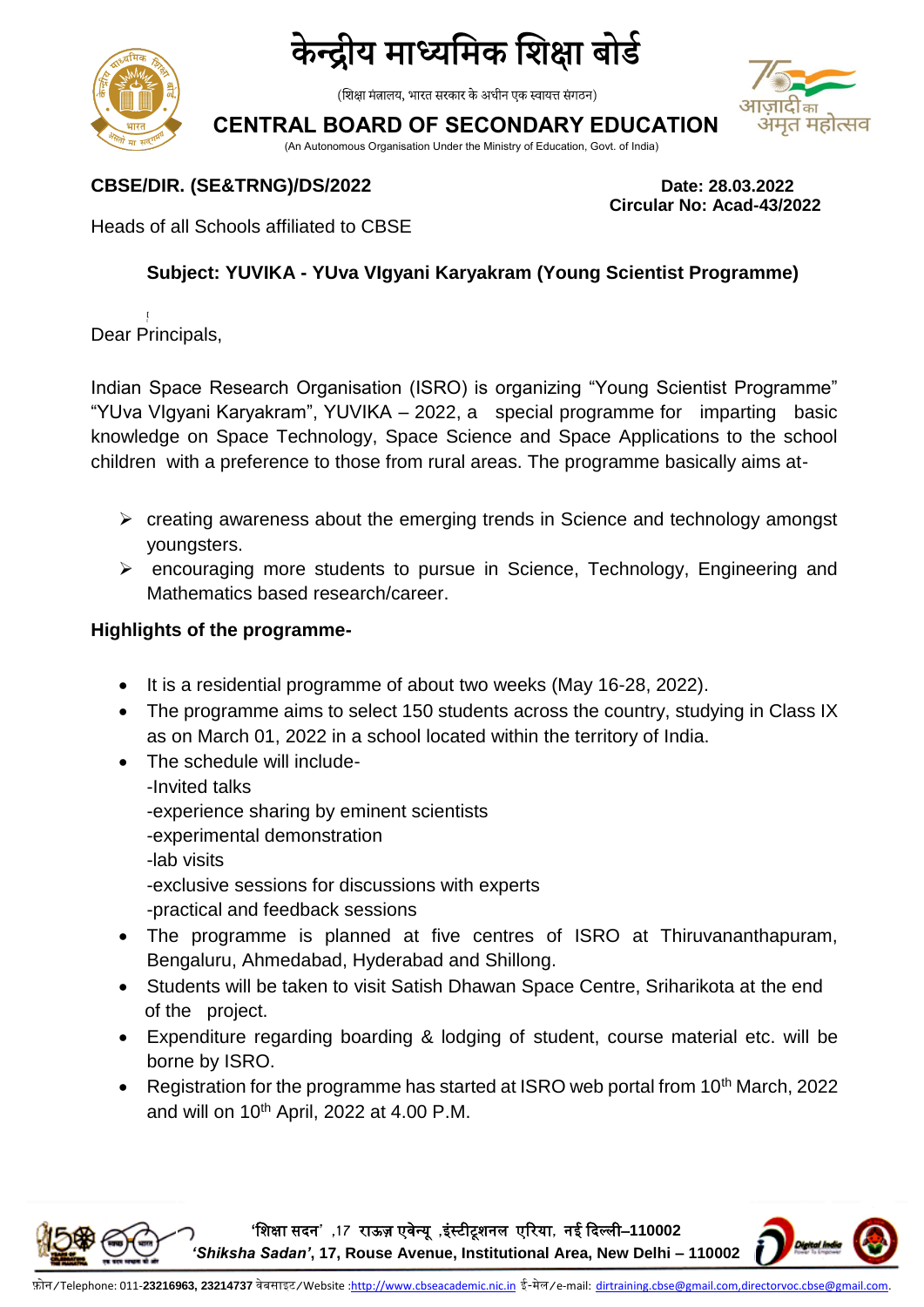

# केन्द्रीय माध्यमिक शिक्षा बोर्ड

(शिक्षा मंत्रालय, भारत सरकार के अधीन एक स्वायत्त संगठन)



**CENTRAL BOARD OF SECONDARY EDUCATION**

(An Autonomous Organisation Under the Ministry of Education, Govt. of India)

### **Selection criteria** – Selection of participants will be on the basis of-

- Marks obtained in Class VIII examination.
- Participation in Science fair (school/district/state and above level organised by school /district/state/Central government authority) in last three years.
- Prize in Olympiad / Science competitions and equivalent (1 to 3 rank in last 3 years at school / district / state & above level) in last three years.
- Winner of Sports competitions conducted by School/Govt./Institutions/ Registered Sports federation (1 to 3 rank in last 3 years at school/ district/ state & above level) in last three years.
- Winners of online games will not be considered.
- Membership of Scout and guides / NCC/NSS/ in last three years.
- Performance in online quiz.
- Special weightage to the students studying in schools located in Panchayat area will be provided.

All the School Heads are requested to disseminate the above information amongst students and encourage them to participate in the programme.

**For any queries /feedback, the school may e-mail to** [skedu\\_ap1@cbseshiksha.in](mailto:skedu_ap1@cbseshiksha.in)

*(Dr. Biswajit Saha)* **Director (Skill Education and Training)**

**Copy to the respective Heads of Directorates, Organizations and Institutions as indicated below with a request to disseminate the information to all the schools under their jurisdiction:**

**1.** The Commissioner, Kendriya Vidyalaya Sangathan, 18, Institutional Area, Shaheed Jeet Singh Marg, Delhi–110016